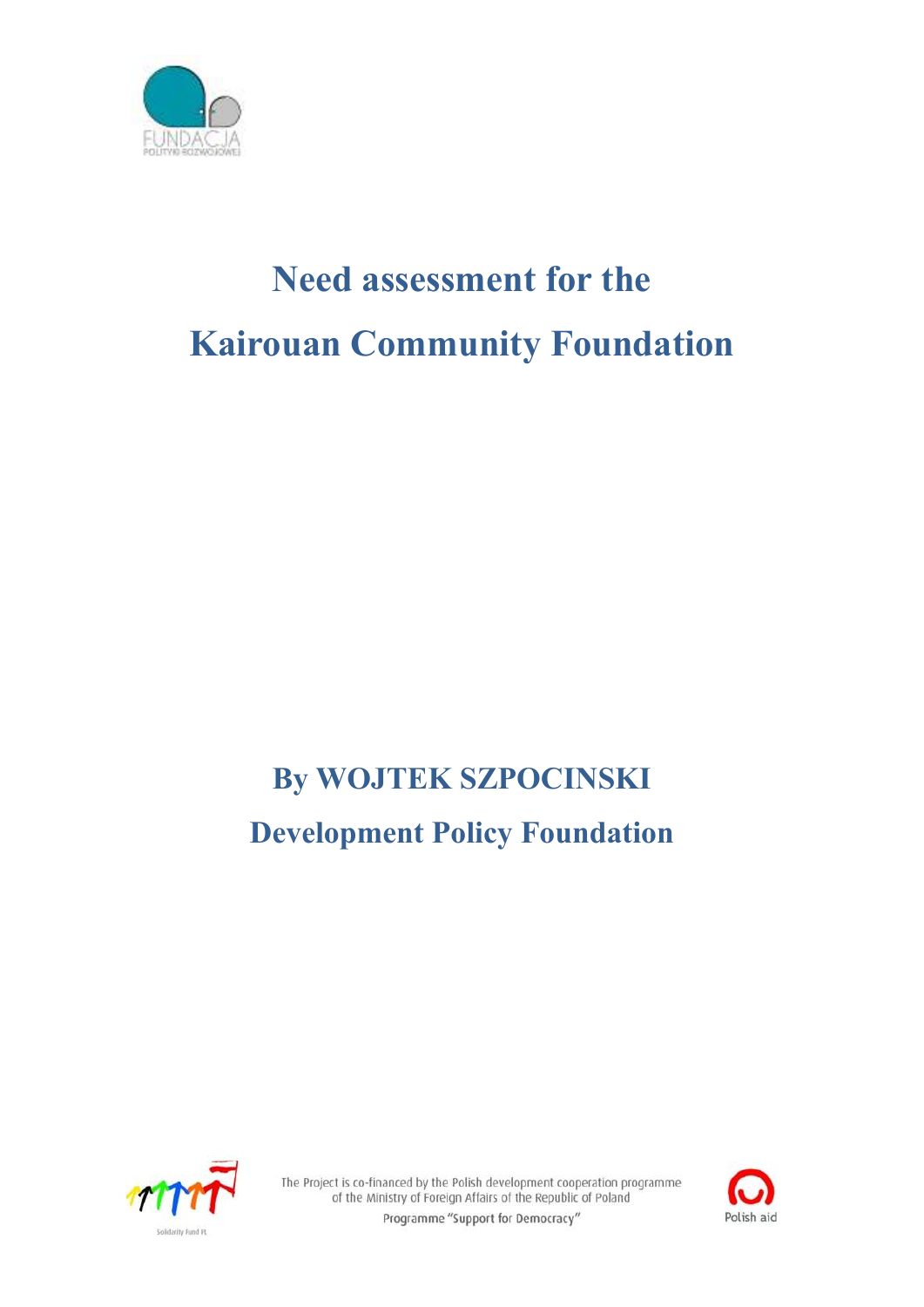

#### **Instead of introduction**

Tunisian model of economic and social development under Ben Ali or crony authoritarian modernization (if you wish), much praised by the IFIs during his rule, created a system of structural self-replicating flaws, failures, mismanagements and misconducts including the following key:

a. Extreme centralization & overall dependence of the local authorities on Tunis: the Ministries and its representatives - "delegations", field or branch offices, the governors (in total 24 gouvernorats): in terms of the resources management and decision-making, in almost every sphere, what largely enhanced Ben Ali's clique grip on power.

b. Puzzling & amorphous legislation, concerning both public and private entities and institutions, including the regional and local authorities : inconsistent, contradictory & dispersed regulations. Whereas, the organic or general acts of law tend to be vague, hollow or effectively irrelevant, the secondary law being biased toward the narrow-scope regulations & focused on "context tailored decisions", pertaining to the specific sectors, social groups, zones or case-precedences.

Thus in a broad perspective producing an ineffective, entangled, corruption-prone system of privileges, subventions (fuel & household & refurbishment & various social assistance programmes and many more), tax exemptions (e.g. near total PIT exception for so-called "free professionals", including consultants, lawyers and doctors, about to be partly altered in 2015), sectoral regulations (e.g. tax/regulatory and market access dichotomy between export-oriented sector/FDIs driven offshore and domestic sector/onshore, with the extensive tax breaks), a plethora of prohibitive concessions, further "preferential local regimes", in theory designed to encourage the investments and job-creation in Tunisian interior. However being completely ineffective proved by the very fact that the first clashes erupted in Sidi Bouzid, Kasserine, El Kef and Gafsa, the most underdeveloped amongst the Tunisian interior areas.



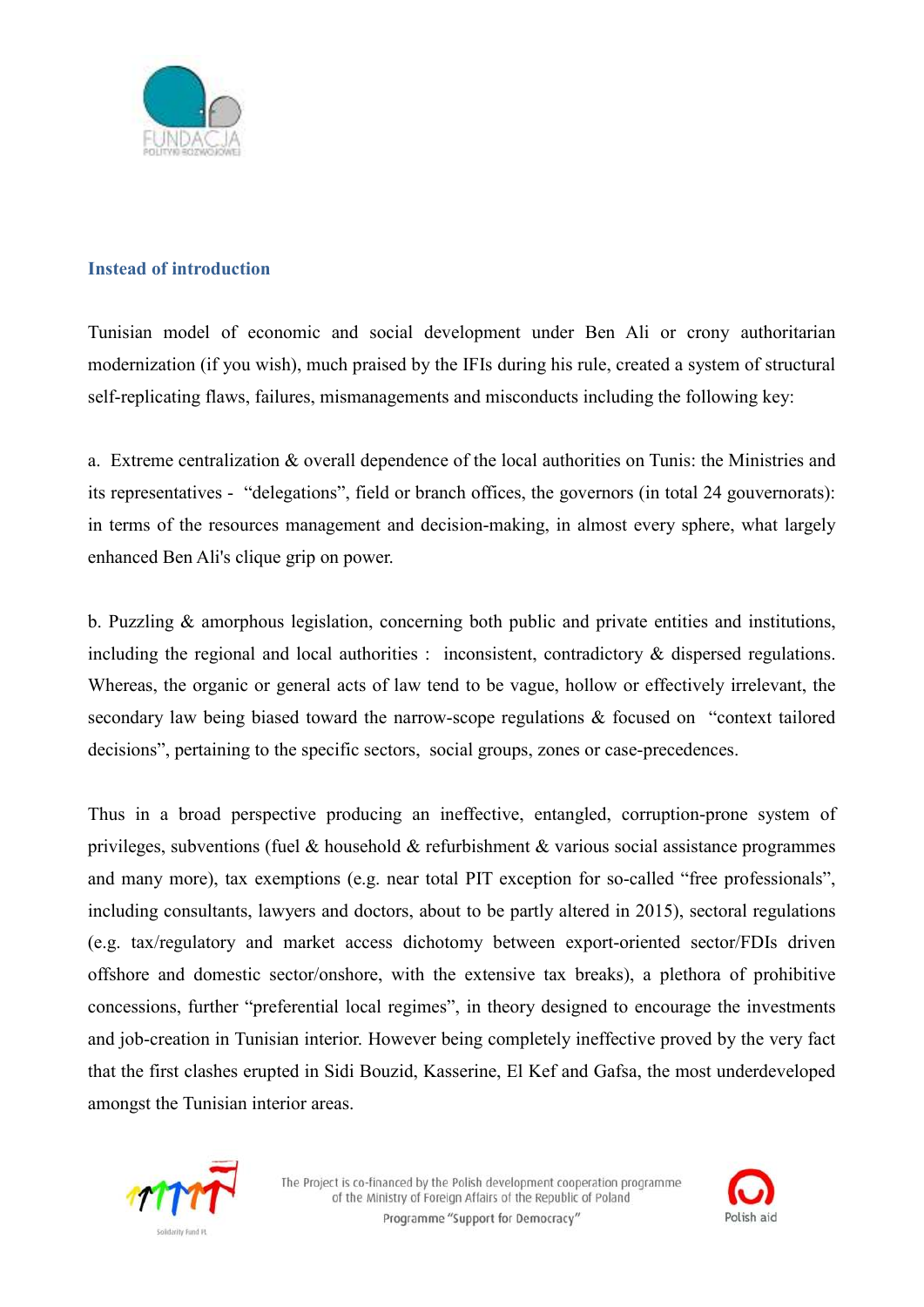

#### **Regional & Local Bureaucracy: incompetent & largely corrupted:**

Regional and local authorities under Ben Ali's were organized along two ideological *buzz axes* or the hollow propaganda notions:

- The hoax *déconcentration*: standing for a transfer of execution powers and resources to clearly subordinated regional bodies, being *de jure* merely execution hand of the state: the ministries or agencies. Under *déconcentration* the regional authorities are stripped from their autonomy: they do not posses legal personality & have no contractual power.
- Being rolled down in parallel with a monk-up *decentralization*: under the highly centralized decision-making system of the previous regime the municipalities/local authorities, formally self-governing or autonomous (even what regards the local budgets, still on paper only), had extremely limited responsibilities and played a minor role in local development.

Further compounded by:

a. The post-colonial entanglement of the state close to the EU and its former colonial power (strong unionist and syndicate movement, especially within the large public sector, being a lucid legacy of the French model of industrial dialog), with the relatively high HDI as well as the educated and skilled labor: a huge progress achieved in the field is rightly considered as a key tangible success of Ben Ali's rule. Tunisia was ranked 94th of 187 countries in the 2011 Human Development Report, though its score has risen more quickly than that of most other non-oil Arab states since 1980's.

b. Vast and increasing intra-regional development gaps (the Interior/South & West versus the Cost & the North East) & large income inequalities and concentrated pockets of poverty and underdevelopment in the Interior. These resulted in: a huge population out-flux from



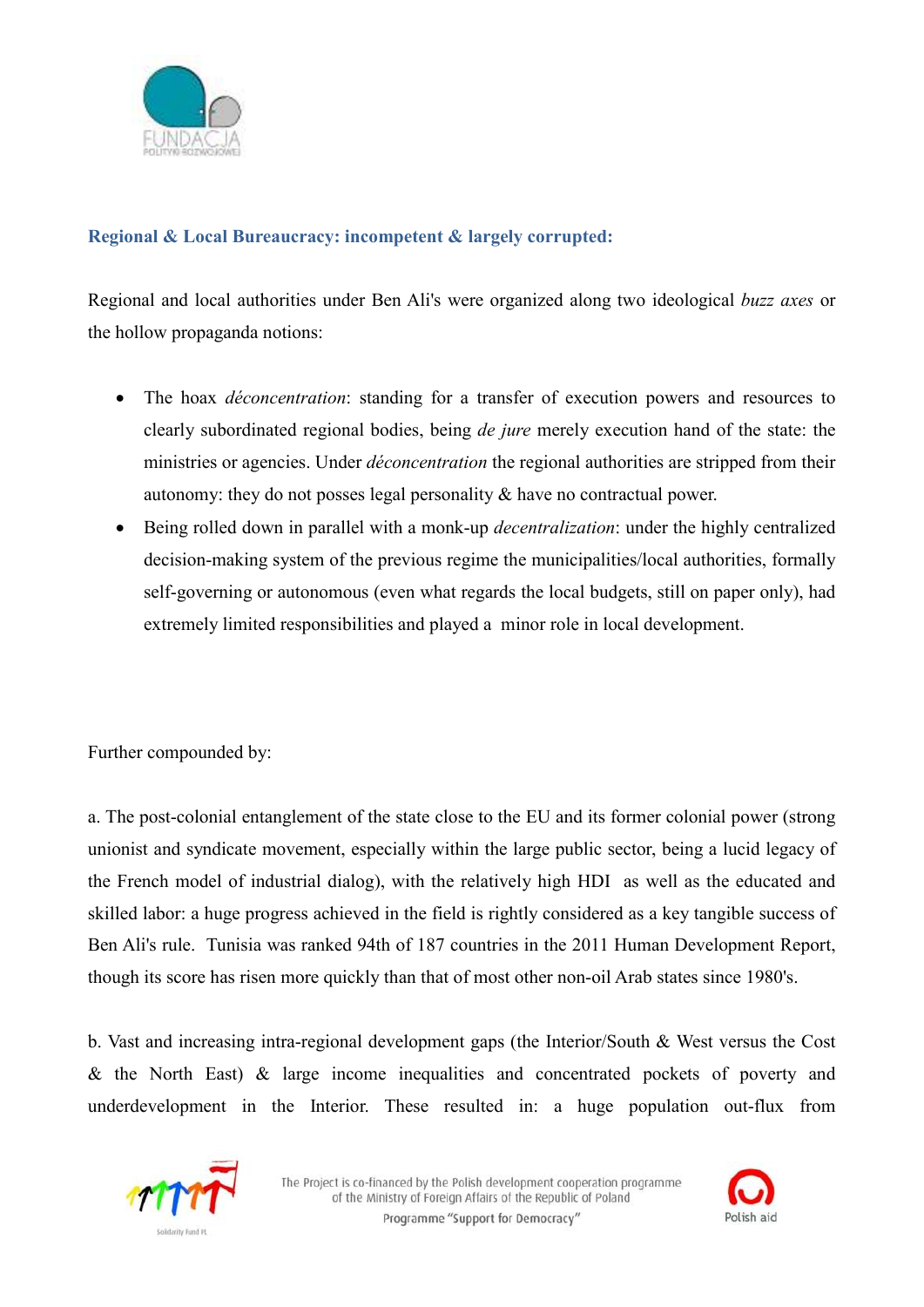

underdeveloped areas to Tunis and the coastal towns; Unregistered depopulation in Sahel (Central Tunisia/not mismatched with a boundary zone in Central Africa) and the Interior; Unsustainable and uncontrolled "metropolitanization": 7 million Tunisians or two-thirds of the total population, live in the country's towns and cities: Tunis, the North and the central coastal area. …...

#### **How it was possible to make the system sustain for so long?**

### 1. **FDIs and the Tunisian Investment Code: good for the economic realities of 70's, but not early 21st C.**

The economic opening of Tunisia started in 1972, when the government implemented a new regulatory regime aimed at attracting foreign investors by its location, low-cost but skilled labor force, a serviceable infrastructure, and a comparative political and social stability. Beginning with subcontracting in the textile sector and subsequently expanding its activities to the mechanical and simple electrical sectors (the irons & mixers). This largely contributed to the creation of flawed offshore/on-shore sectoral dichotomy (see more below). In broad terms the FDIs attraction and retention system turned to be unsustainable due to overall transformation of global production chains/global market, entailing China & SE Asia rise, bursting global competition (including the CEE), slashed transport costs, raising connectivity. In early  $21<sup>st</sup>$  c. Tunisia for good became no more cheap and neither competitive, especially in textiles and simple household appliances.

## 2. **Quest of for a sun: rise of mass & package tourism in 70's and its current relative decline in Tunisia?**

Tunisia, due to its location, attractions, relative stability, good security records, largely conducive social and policy framework in late 70's became a magnet for an early mass package-based/allinclusive tourism from those days rich Western Europe, especially Germany, Scandinavia, France and the UK. In early 90's Tunisia, already dimmed and sightly shabby for the rich Westerners, reemerged due to the booming influx of sun & the core standard hungry Poles, Balts, Russians, Ukrainians, Belorussians (Czechs were never a considerable group: largely clinging to Croatia). The times nevertheless were changing: the mass-tourism excessively dented by the 2010/11 revolution



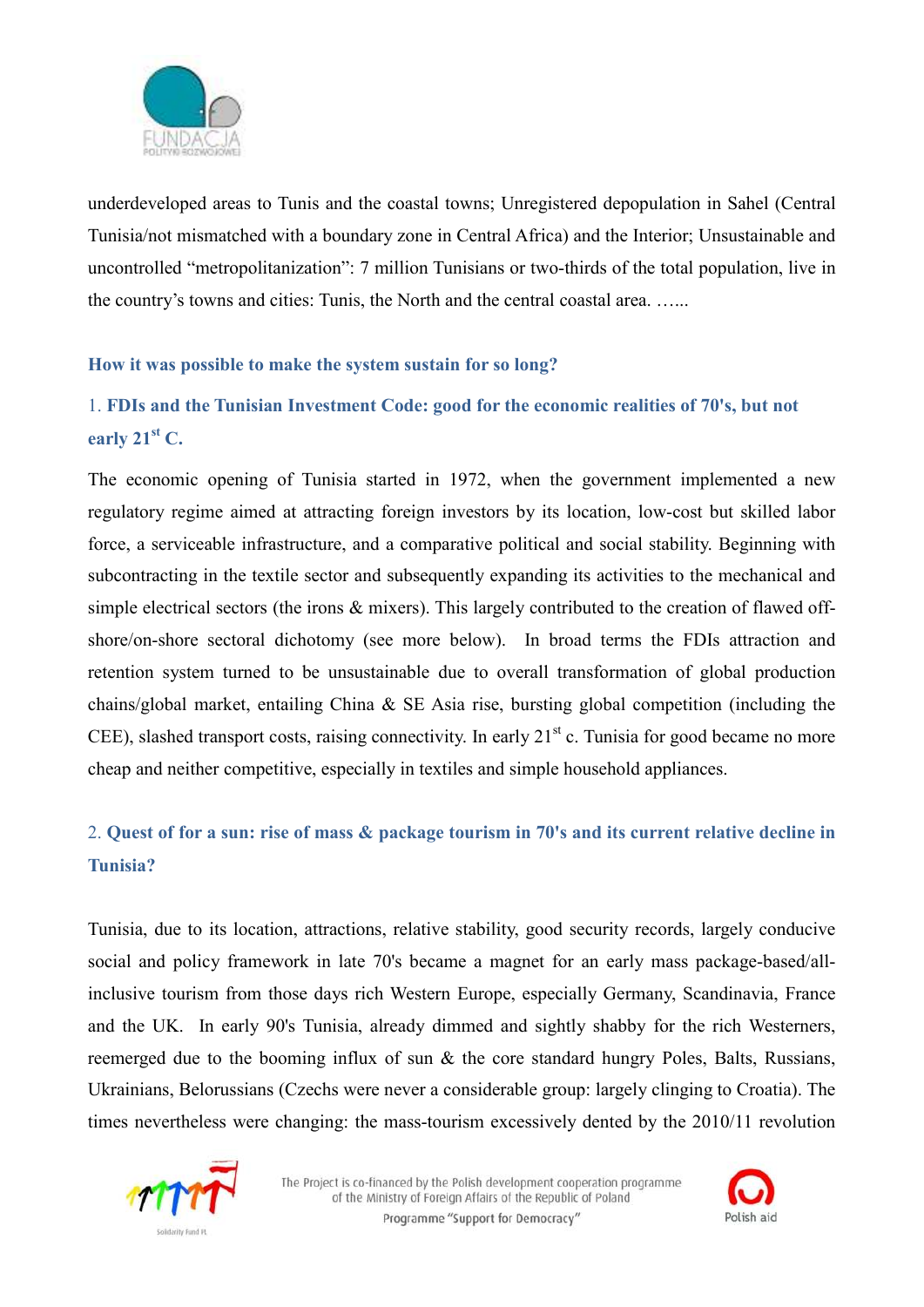

was nosediving regardless the stability and security concerns. Meanwhile, the competition was stark in terms of costs and the perceived attractiveness or a measure of exotic for a destination, while Tunisia indulging in a short-sighted tourism booms of 80's and 90's turned its key attractions into abominable concrete juggles in decay, offering not much instead. Given a unprecedented rise in low-costs carriers, further booming competition on the air travel market, tour-operators have been relocating to the South Eastern Asia, Turkey or Morocco (btw enjoining the Open Sky with the EU). Besides the very concept of package-tour is on decline: the tourists, equipped with Internet resources/e-tools are keen to arrange on their own, book independently, to explore & chase for the true hidden gems/off beaten path/ embarking on pseudo adventure itineraries/backpacking, while enjoining "feel/act-like local" approach in eating, shopping and entertainment etc. All in all, what the current Tunisia can offer in this regard apparently happens to be badly pale compared to its competition.

#### **The overview of the current local public policy making environment and its key features**

#### **Municipalities & Local Finances Inter-play**

Chapter  $7<sup>th</sup>$  of the new Constitution contains the general provisions on self-governing & financially autonomous both regional and local/ municipal local authorities. Except this general clauses not much scope-relevant legislation was developed, adopted or amended yet. Current regulations and provisions on municipal finances are splintered and dispersed among at least 40 organic legal acts, 120 secondary regulations and 200 one-off or precedent-case laws, targeted or time-bound measures: including generic provisions on local taxes (see below for more details), overall regulations of subsidies and equalization transfers, special co-financing schemes, territorial regimes, targeted payments. Consolidation was announced to be a priority starting from 2015 onward, in its principle before the local elections to be held in 2015 or early 2016. The process is expected to be impeded by immense current legislative entanglement, further emboldened by the vested interests at various level institutions profiting from the current state of affairs.



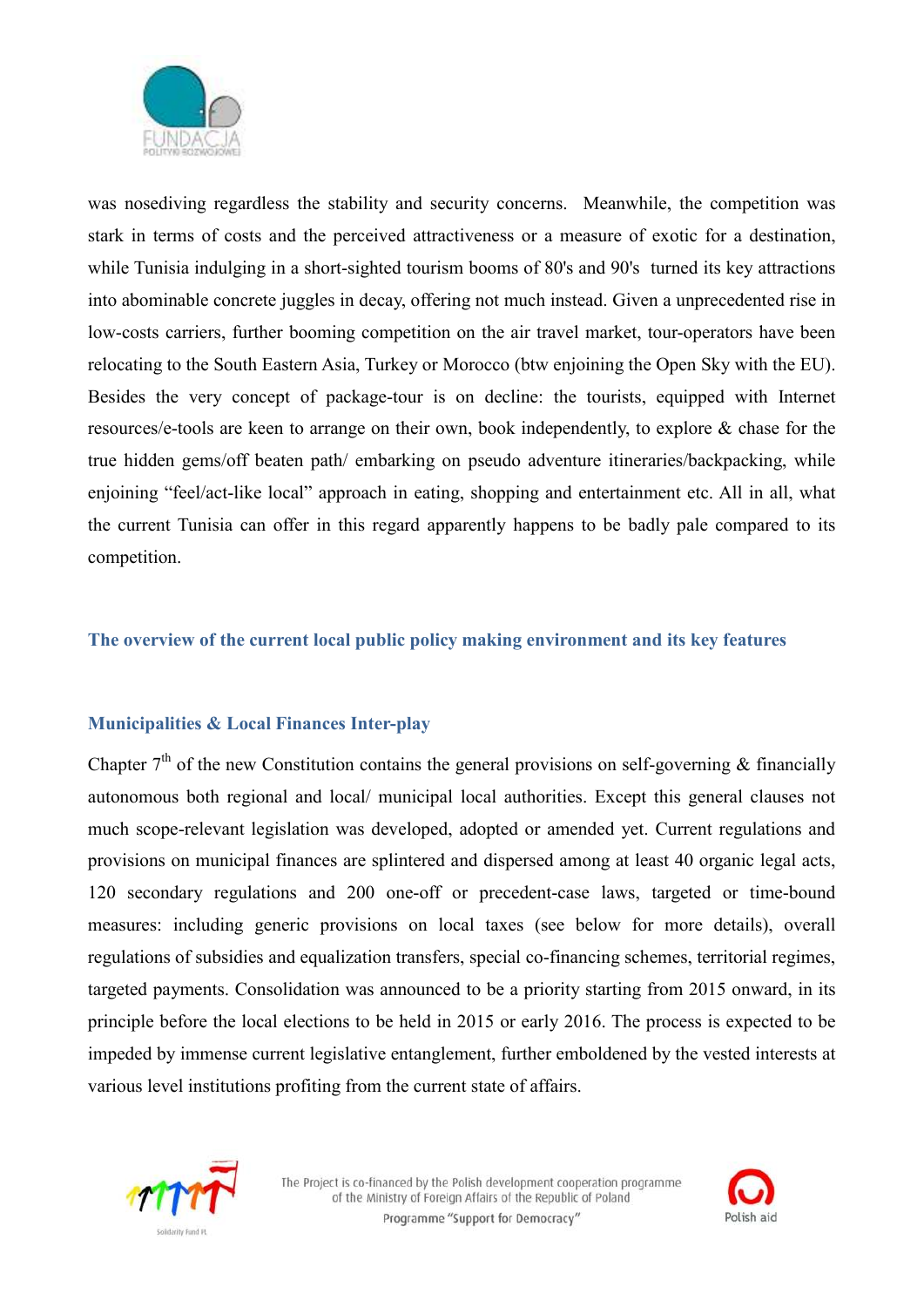

The key features of the current system :

• The municipal staff, except the top echelons (e.g. the mayor of Kairouan), was largely unchanged!

*No independent staffing policy exists at the local level, while the absolute majority of the local administrative staff has been retained after the revolution: due to the centralized, cumbersome system of the administrative job assignment, under which the local and regional authorities are bound to request the line Ministry (routinely one in charge of administration/ the MIA) for the assignment of the relevant administrative assignment from amongst the centralized pool of approved candidates. The capacities are as plainly low that even taping of an official document in a native Arabic can pose a huge problem for the administrative staff, including in Kairouan, not to mention in French (only 2, amongst 90, employees have a good working knowledge of French) or in English (not a single person).* 

- Awareness and knowledge of the regulations pertaining or directly influencing the execution of local competences remains strikingly limited as they were, and to a large extend still are, irrelevant, taking into account the vertical, narrow -scoped decision making schemes.
- The municipal competences are not clearly identified and consistently drawn anywhere in the body of law. Being irrationally splinted and fragmented, enabling various countereffective horse trading & blame passing e.g. the collection of municipal waste lies with the municipalities, while processing largely confined to the state agency, with a minor municipal co-financing (20%). Lack of intra-municipal cooperation in communal services provision, widely proliferated in the EU/PL, though the respective general provisions introduced by the new Constitution.
- The local taxes collection suffers from outdated, no-existent or fragmented tax inventories, what regards especially the property taxes. The castrate system is largely dysfunctional due to dispersed data, or lack thereof. Under the current system the municipal income does not in any way depend on PIT or CIT: respective income taxes from the local constituent



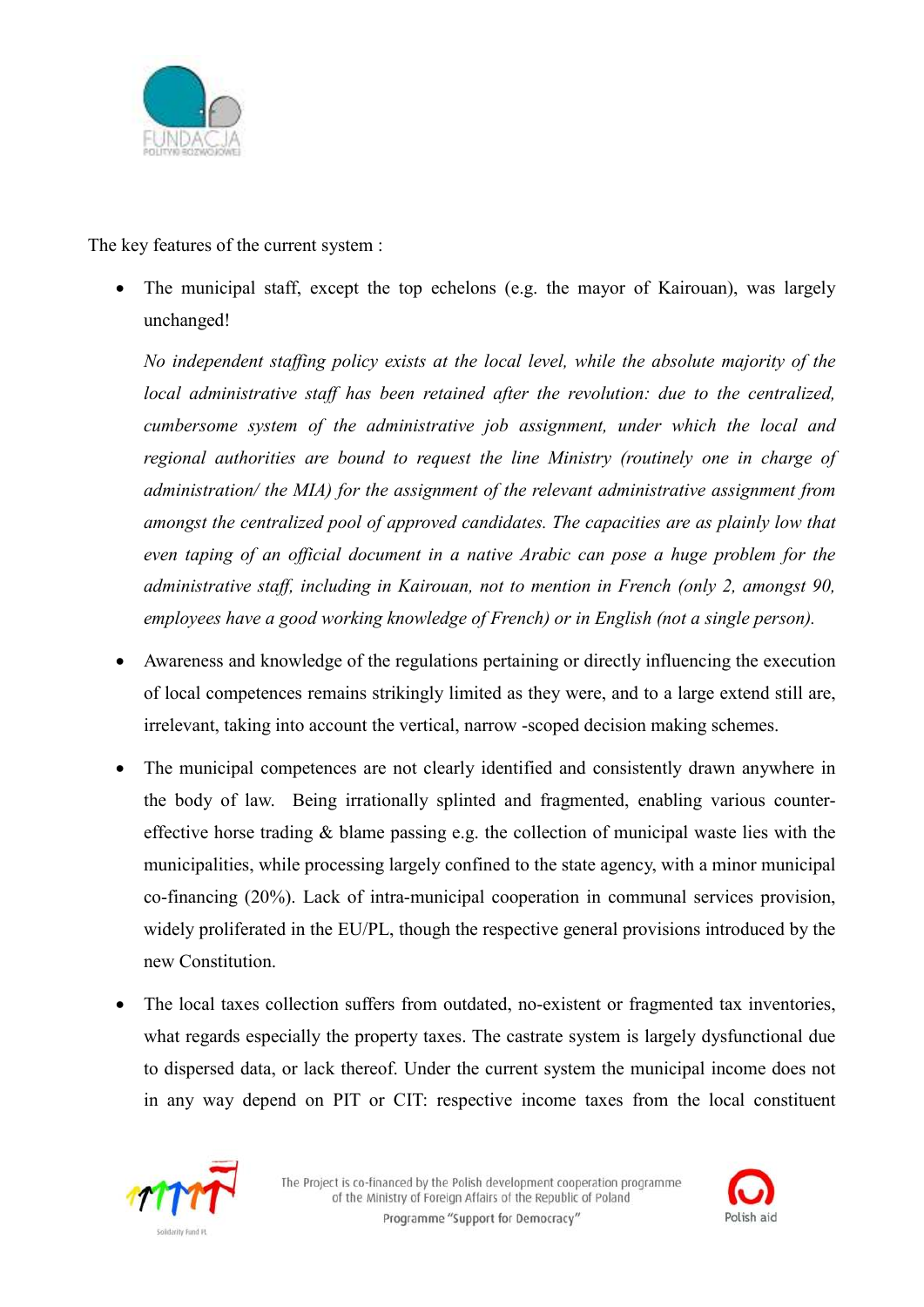

population and the local businesses. This income leverages should be considered under the new legal arrangements, as they provide a clear incentives for a meaningful local public policy making.

- The local taxes and fees are badly aligned to the genuine executed municipal competences and resources: e.g. no outright local waste tax, while our preliminary study estimates that waste management amounts to about 35% of municipal budget of Kairouan, with extremely low recovery rate of 30%. The only viable local tax is so-called hotel tax, though as a real and tangible source of income confined to the coastal areas exclusively. Additionally the downturn in the organized tourism is limiting its fiscal income effects.
- Spatial Policy & Public Space Management: The spatial policy & property registrations is considered to be a key to effective urban management, due, amongst the other factors, to its important role within the urban municipal tax basket (build, non-build, inhabited/noninhabited, commercial). Currently it remains anarchic and uncoordinated because of interagency interplay, contradictory regulations and lack of the GIS based inventories/data & management e-tools (in Kairouan no supportive e-tool exists: only plot info request/Carnet Noir are registered in the dataset?): it takes at least 3 agencies and 3 utility service provides and 7 procedures in: *allotment, plot inventarization, registration, construction consent* each. The procedures are costly and not covered by the state budget, otherwise than when dealing with the agricultural land. In consequence e.g. in Kairouan: 80% buildings and properties are not indexed and inventarized. Large scale of semi-illegal development exists. Interestingly, in case of Kairouan, compounded by the fact of a very existence of lingering private claims to the per-colonial so-called habous or wakfs (the Koranic law private or mixed property endowments, rooted in the city's complex history of a major religious center of Maghreb) on the outskirts on the town.
- The overall current municipal budgets in non-metropolitan areas, including equalization transfers & targeted project-oriented subsidies, are extremely slim. Being a few dozen times slimmer (600% less) than in the comparable, peer non-metropolitan, poor Eastern Poland municipalities. Given the current budget limitations the Tunisian non-metropolitan



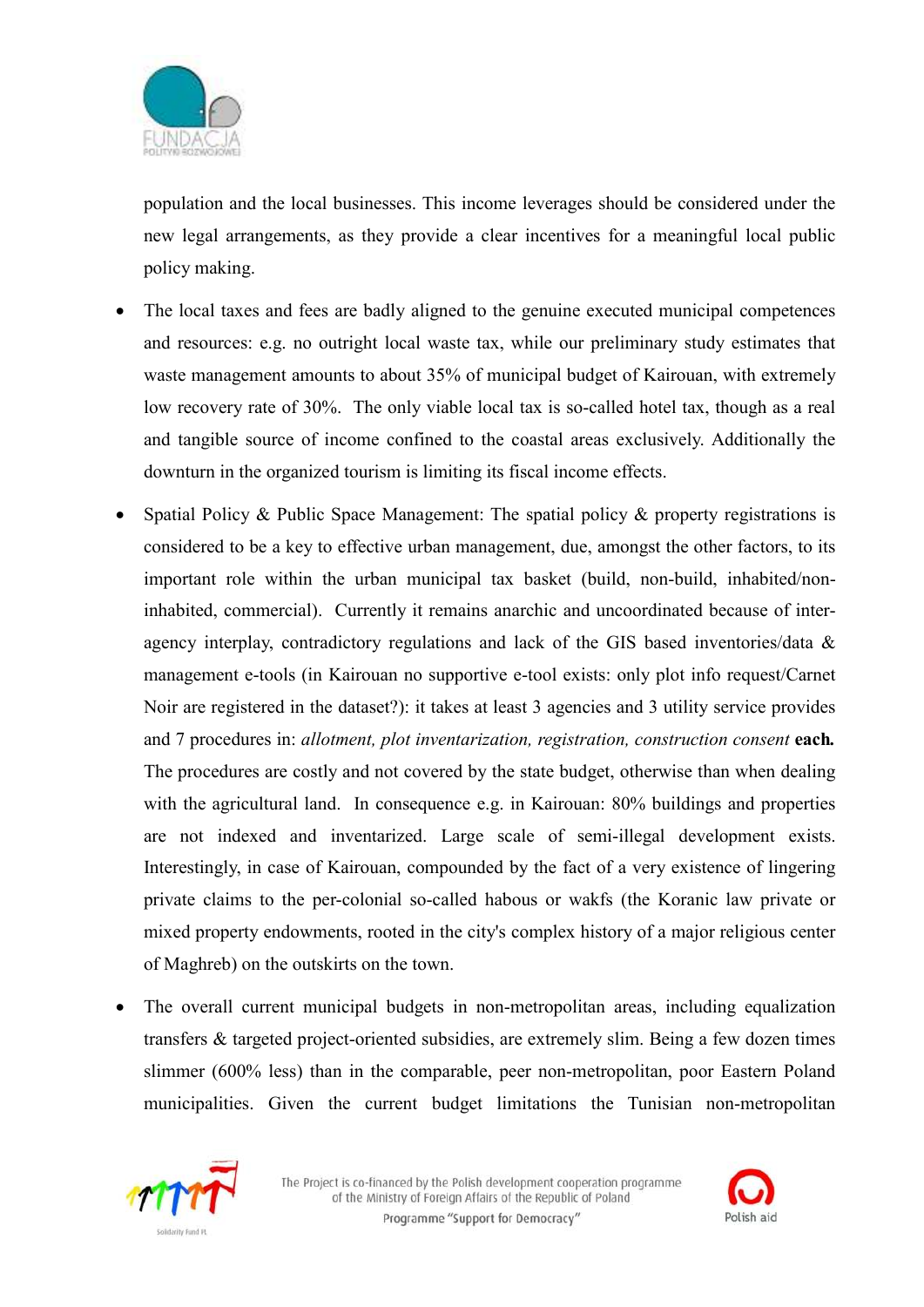

municipalities are merely the local executive hybrids, without genuine independence & capacities. This should change before the local elections are held: posing a democratic legitimacy treat!

#### **What is so wrong with the Tunisian development model?**

The recent World Bank (The Unfinished Revolution, WB, 2014) study tentatively proves existing large differences in productivity (in simple words: it explains how people combine various primary resources as labor, raw materials, capital, land, skills to produce more goods or services – chasing for the best combinations) across sectors, Tunisia shows surprisingly only a small productivity gap between manufacturing and agriculture, which highlights the worrisomely low productivity of Tunisian manufacturing (agriculture is by its token less productive in such conditions). This agriculture-manufacturing/production gap is extremely low in Tunisia compared to peer countries. In 2005, labor productivity in manufacturing in Tunisia was only 1.7 times higher than in agriculture - this is even lower than the 2.3 gap in Sub-Saharan Africa and much below the 2.8 in Latin America and 3.9 in SE Asia. In most developing countries, agriculture is the sector with the lowest productivity; however, in Tunisia manufacturing is not much more productive than agriculture, and in fact the textiles sector is less productive than agriculture. It means that the manufacturing is extremely inefficient in Tunisia: a lot of people should quite the sector. It has very little added value!

#### **Why there is so little added value in Tunisian manufacturing and industry?**

Plausibly because the goods produced are made of imported goods and just reexported: say only assembled in Tunisia, not made in Tunisia. Any proves for this: key business in Tunisia is the final assemblage or the final cuts for France or Italy based firms, having almost no added value, based on imported ready inputs only. It's not bad par excellence (everybody starts from this), the question stands why the French or Italian companies do not want to draw more on local materials or use more local inputs, eventually to induce spill-overs? Plausibly, due to to Tunisian old times Law on



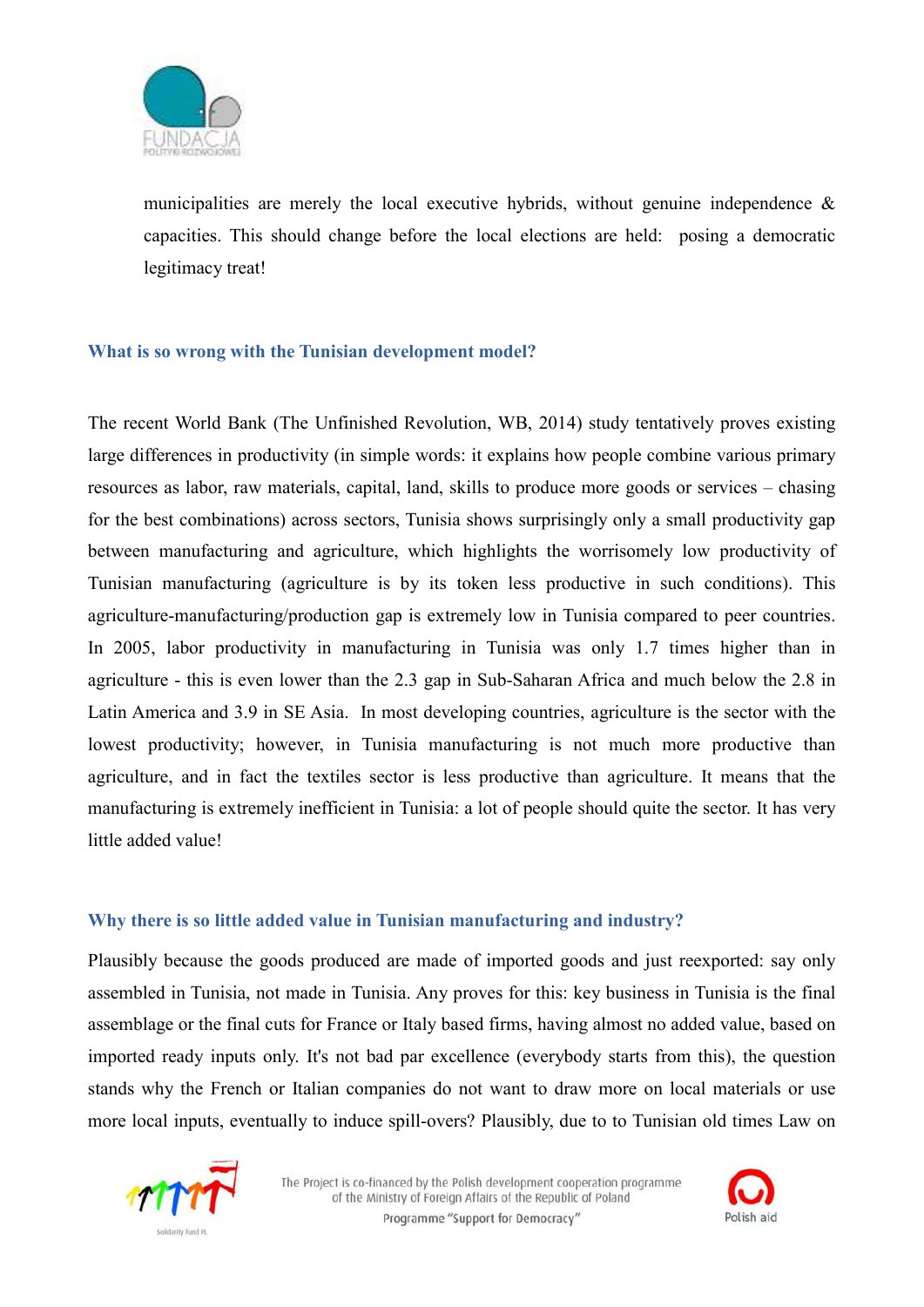

Investment from 70's. Since the 1970s Tunisia adopted a public sector-led development model that saw the state play an active role in strategic sectors and in imposing barriers to entry into large segments of the economy: establishing effective dualism in the economy: off-shore/export oriented sector with preferential regime for FDIs and on-shore /domestic market hardly connecting and meeting. The offshore is treated preferentially (in terms of taxes  $\&$  procedures  $\&$  energy subsidies) and freely trading & emboldened by the crony capitalism & good connections, but under 1 condition: hardly buying and selling on local/on-shore market, being protected from the foreign competition. Very smart but for the reality of  $70's$ , not  $21<sup>st</sup>$  C. It's huge topic in Tunisia and improving a little recently: from 2015 onward the offshore firms will be allowed to sell up to 50% of its production on the local market.

#### **Social assistance: burdensome and mis-targeted subsidies**

Tunisia's social security system, which heavily relies on blind, non-targeted and extremely expensive food and fuel subsidies actually profit mostly the better off.

In order to cushion social hardship, the state – before and after the revolution – has offered both financial and direct aid to poor & marginalized families. However, this system has been stressed by unemployment rates that have risen after 2011. In the absence of unemployment assistance  $\&$ insurance & dole, the role of the informal sector and of private solidarity networks remain crucial. State intervenes with regard to prices for so-called socially important commodities (e.g., sugar, flour, gasoline, propane liquid, milk, certain crops, etc) either directly (through regulations) or indirectly (via subsidies or guaranteed minimum prices). Although subsidies for some products (e.g. petrol) have been lowered in recent years, the total share of subsidies including energy subsidies has continued to rise after the revolutions, and now amounts to some 4.5% of GDP. Energy subsidies alone accounted for more than half of the subsidy budget and subsidies on cereals alone account for 75% of all subsidies excluding energy (WB, 2014). The state budget for social subsidies is higher than that for development. Ad hoc poor household assistance is distributed by the Kiarouan municipality too. However the process itself is very dubious, apparently the beneficiaries apply for more than one package under the different names & addresses. Generally attributed to lack of



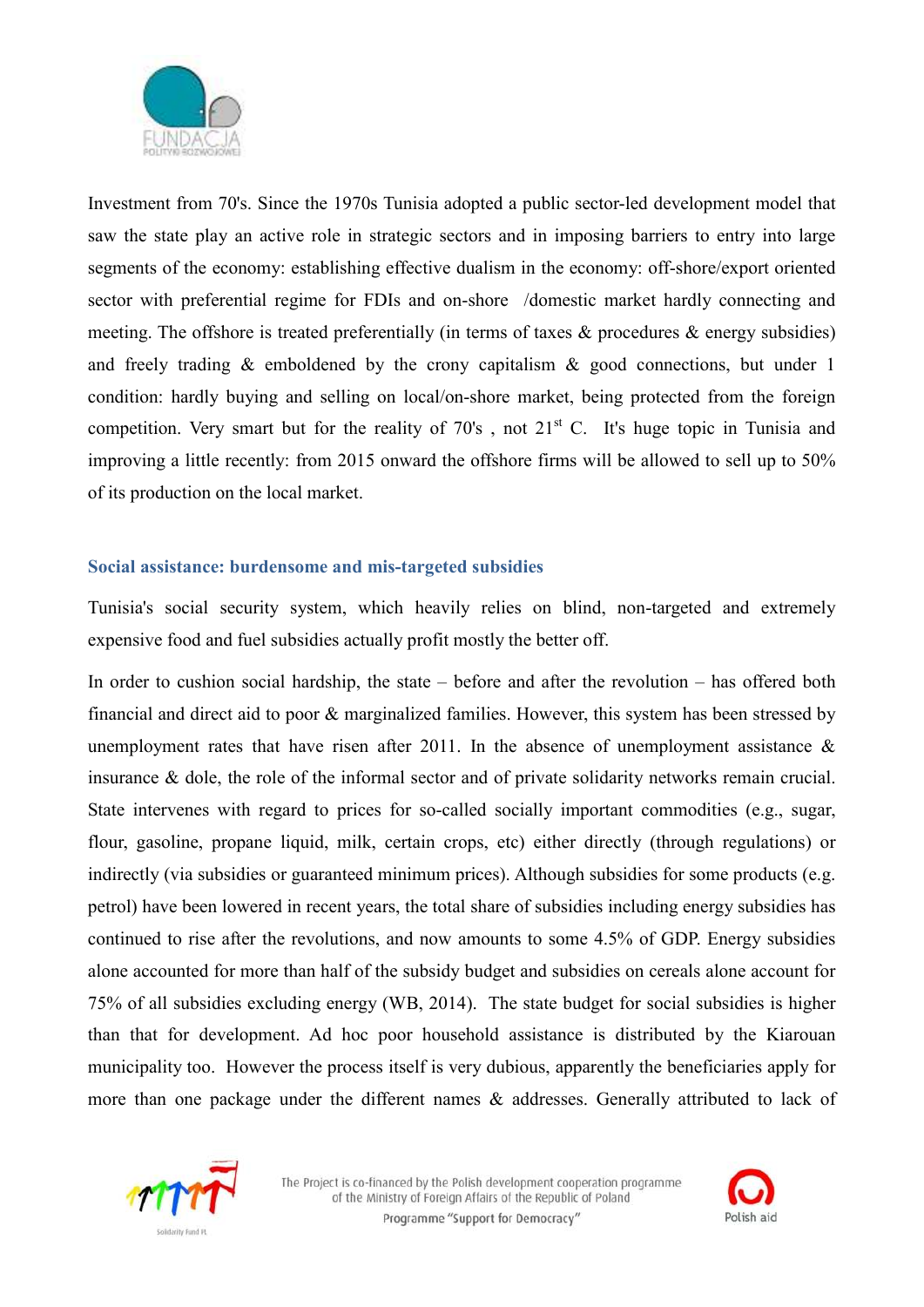

consistent data, what is certain no computer based dataset exists, while lists are typed from the arrays of paper. The allegations are difficult to verify.

## **Education being accessible, while poor in quality and not meeting the needs of the market: to all misfortune the Tunisian universities are producing unemployed graduates?**

According to the latest available data, Tunisia spent 6.5% of its GDP on education in 2013, more than any other country in the region. Investment in human capital has undeniably been a major feature driving Tunisia's overall positive human development. Nearly 100% of children between six and 12 years of age are enrolled at the primary level. Education is mandatory and free of charge until the age of 15. Whereas 91.8% of secondary-school-aged children attend school, around 33.7% of students ultimately reach the tertiary level. While today's Tunisians aged 25 and above received an average of only 6.5 years of schooling, children beginning their education today are likely to complete an average of 14.5 years. Between 1986 and 2010, the number of university students increased tenfold, and the current absolute enrollment figures are well beyond 300,000 students. educational standards seem to have deteriorated outside middle-class urban areas of Tunis (huge quality gaps), at schools as well as at the universities. A recent UNDP study quoted by the African Development Bank's Tunisia strategy paper for 2014-15 found, for example, that the quality of education in Tunis is thirty times higher than in the center-west Kasserine. Moreover, classes usually are based on mere repetition and do not provide students with jobrelevant skills. This has strongly contributed to the fact that about 50% of youth looking for work are recent universities and college graduates. Very low quality of tertiary education & lack of R&D: according to the World Bank, only five to six patents are registered ever year in Tunisia (compared to 6,500 in France), a fact partially due to burdensome bureaucratic structures in the universities and research institutes. The vocational training sector also remains largely underdeveloped.



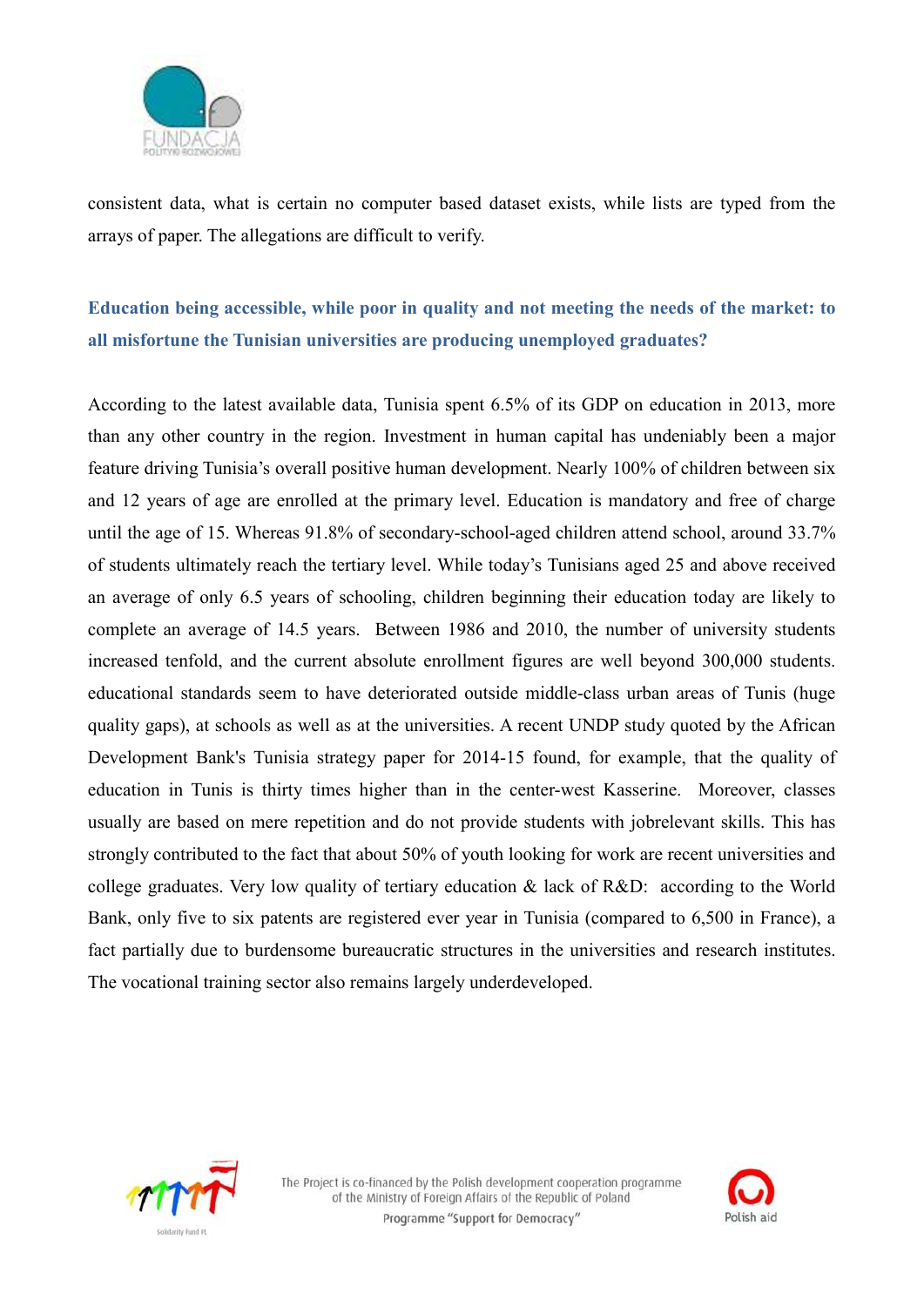

## **Free health-care for everyone? A flagrant display of development gaps and public sector privileges**

The quality of the public health-care system in areas beyond Tunis and the northern coastal regions is low, including Kairouan (WHO, 2013). Therefore, public health services have increasingly been complemented by a vibrant private-clinic sector (covering no more than 3% of population). Since 2007, those insured under the public insurance scheme have been able to receive refunds for services and treatments they paid for in the private sector. Transitional governments since 2011 declared the construction of new hospitals in the country's inner regions a priority (see below on one in Kairouan). Government employees have plain right to a pension (very seldom outside the public sector). Employees with official contracts pay social insurance contributions; in 2007, this system included approximately 50% of the population (importantly of 50%: 80% provided by the public sector employees!) and offered coverage including maternity leave and some other services beyond basic medical care.

#### **Dismantling privileges and monopolies, if truly?**

Heritage Foundation (2013) is pleasing the new authorities for fighting and dismantling monopolies, while it concerns the offshore sector and FDIs only, the domestic monopolies and cartels are largely untouched. After the revolution, a number of car importers owned by various members of the Ben Ali clan were nationalized and their shares were subsequently sold to private holdings, still some of them belong to persons closely connected to the old circle of cronies. See more on car batteries market below. Banks are fragmented & having large portfolio of NPLs/nonperforming loans (especially in mass-tourism development/SIC!), being a legacy of lending nepotism during Ben Ali. The private banks are about being recapitalized by the state budget (pending under 2015 Finance Law/Budget), while their true ownership structure is largely obscure and ambiguous in term of respective shareholders connections to the old regime. See also on socalled "bank secrecy law";



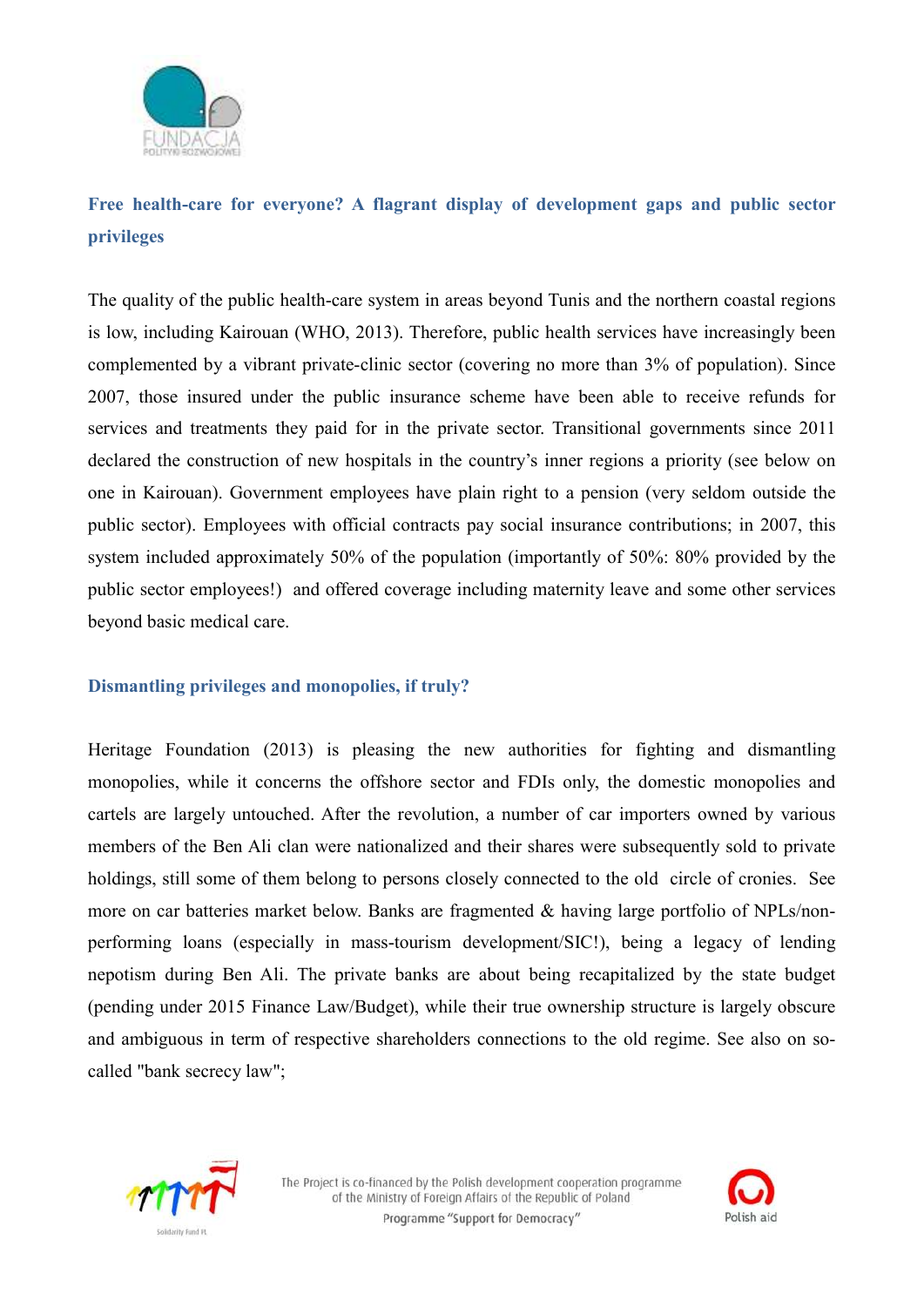

Law on public procurement, including by the municipalities, was amended after the revolution to streamline the competition, but the changes tend to be very facade and shallow. The decree represents various key shortcomings: lack of transparency in the selection criteria (no clear criteria!), institutional entanglement due to high number (at least 4) of authorities/agencies involved in single PP award process & burdensome double-check system of both a priori/ex ante and a posteriori evaluations/ex post. E-procurement is expected to be launched.

#### **Paper Enviroment?**

In the aftermath of the January 2011 revolution, the former Ministry of Environment was merged with the former Ministry of Agriculture into one Ministry of Agriculture. While environmental legislation in Tunisia does exist in many realms, it is largely contradictory, and fails to harmonize with urgent needs and other legislation in the relevant sectors (e.g., water, real estate, energy, construction). Environmental policy suffers from the stewardship of civil servants who lack the proper training, or from the conflicting jurisdictions of ministries and subordinate agencies/delegations and regional and municipalities. Given these shortcomings existing legislation can easily be ignored or circumvented. Sustainable consumption oriented actions are incidental & ad hoc and concern largely Tunis: recently established incentives for environmentally sound consumption and investments on the part of households and companies in Tunis, through actions such as establishing collection boxes for plastic water bottles or labeling environmentally preferable white goods – overall being rather PR than change oriented. Array of donor funded projects are being implemented, although most of them limit the pilots activities to Tunis and the rich urban areas of the North.

New law on renewable energy (2014) encourages RE development and allows for private owned, independent renewable energy sourcing, production and sales, nevertheless the secondary specific regulations on the sale procedures, grid access (owned by STEG) and pricing, fees/ rate fixing, operator responsibilities etc are still pending.



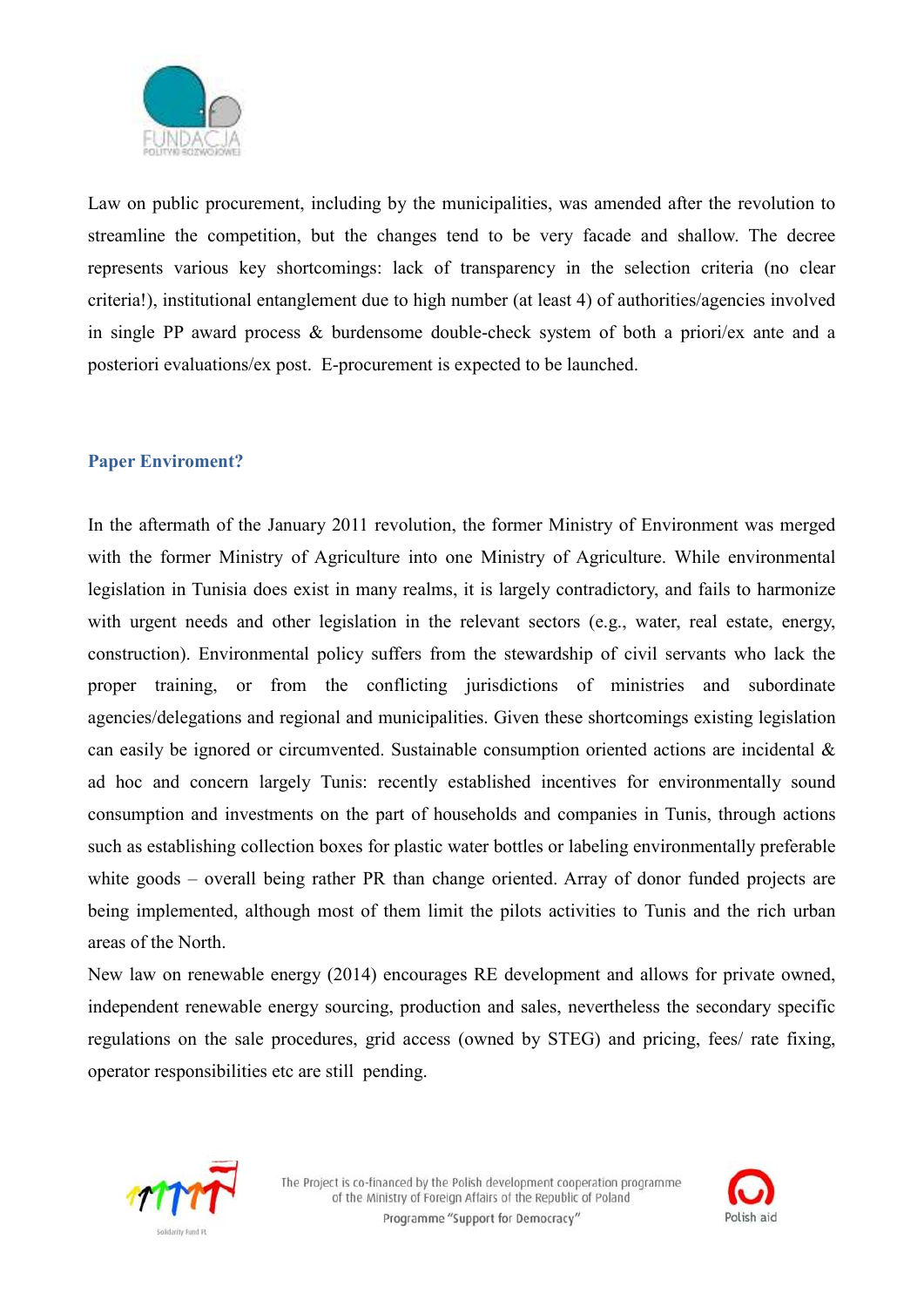

#### **Local statistics in disarray**

The flawed, complex and frequently overlapping/self-contradictory system of regional and local authorities, including municipalities, sectoral institutions, delegations, agencies and state-owned service provides made the reliable local statistics & data close to non-existent, at least outside Tunis. The steps are undertaken by agencies in line and municipalities (Kairouan too) to consolidate and up-date the castrate maps & relevant registries & budget data & spatial documents, while, due to lacking capacities and money, not much progress was achieved yet (There are some TAs on central level by EUROSTAT under MEDSTAT). Spurring, rightly designed and widelyacclaimed public information access & local participatory initiatives are struggling (including fixkairouan.org and baladia.marsad.tn), due to overall deficit of detailed local data.

#### **Testimonies and in-sights from the Tunisian policy imbroglio**

#### State Employed Forming the Privilege Club

Tunisia has 800,000 state employees (including 200,000 workers in state-owned enterprises), which is about one-quarter of the total workforce. The public-sector wage bill rose to 13% of GDP in 2013 following the addition of some 70,000 new posts and generous wage rises under the coalition governments of 2011-13. Public-sector pay now represents over 30% of total government spending. Moreover, Tunisian state employees are relatively well paid, especially in the lower job categories (see above & below). In 2011/12 to counterbalance the economic decline and the rising unemployment rate, the transitional governments recruited an estimated 20,000 unemployed young Tunisians into the civil service. While this was politically understandable, it increased inefficiencies in the already over-sized state apparatus and will add to already high personnel expenses. Though difficult to verify, the ruling Ennahda party is said to have profited from this recruitment by infiltrating the civil service with its supporters (Bertelsman Stiftung, 2014). On the good side, the 2015 budget aims to limit growth in the public-sector wage bill to 6.6%, a far lower rate than in



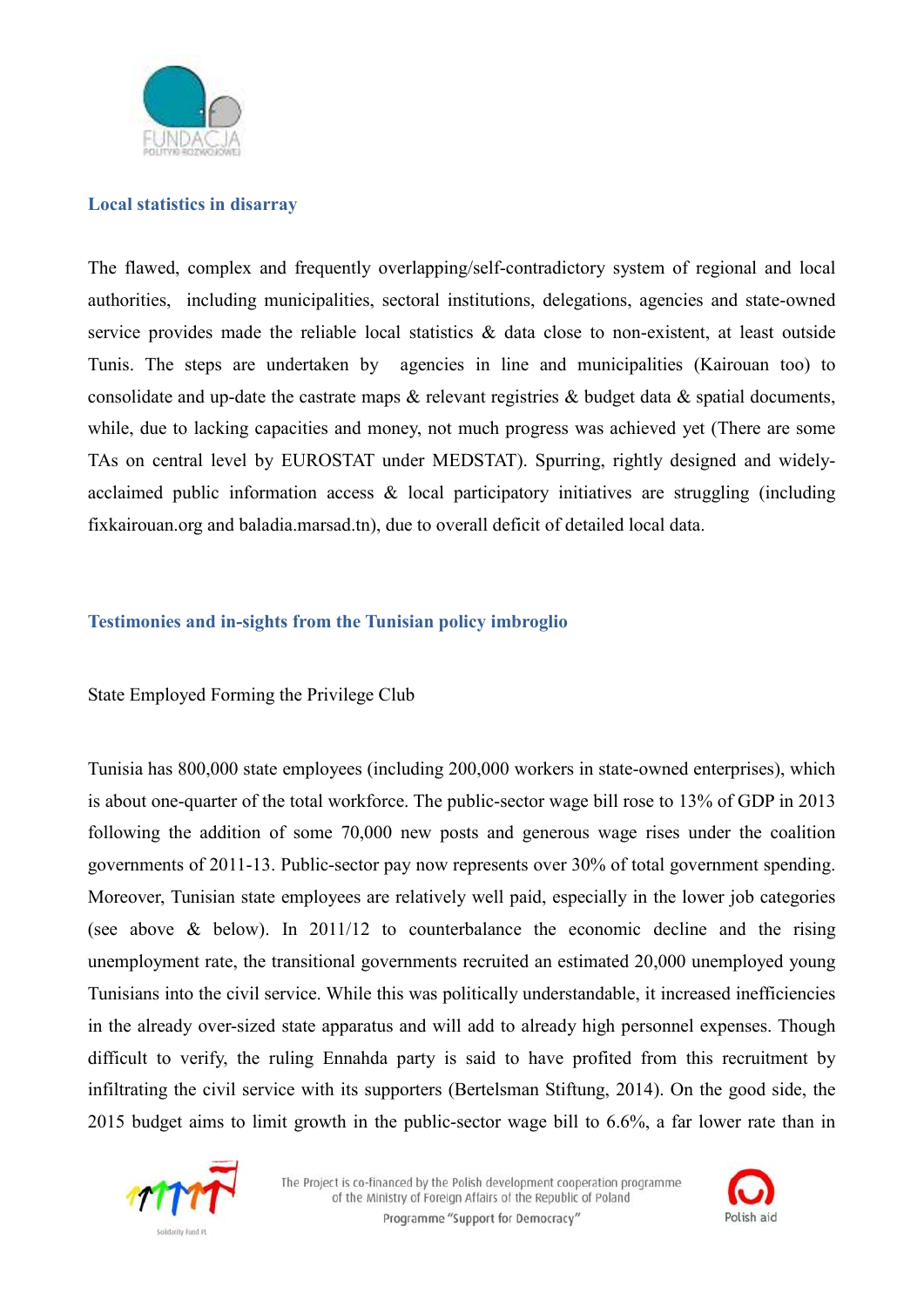

recent years. This increase must also cover 12,600 new public-sector jobs, including some 11,000 for the army and the police. This means that any wage increases will have to be below the rate of inflation, something the UGTT would oppose, especially since the UGTT and the employers' association, the Union tunisienne de l'industrie, du commerce et de l'artisanat (UTICA), agreed a 6% pay rise for the private sector in July 2015 (See unionists/FR legacy).

#### **How to make redundant the permanent contract employee?**

The Labor Inspectorate with territorial jurisdiction or the Directorate General of Labor Inspection (DGIT), as applicable, shall, within fifteen days from the date of company referral, conduct an investigation concerning the request for dismissal or for putting employees on short time and attempt to reconcile the two parties. If it fails to reconcile the two parties, the Labor Inspectorate or the DGIT shall refer the case of dismissal to the regional commission or the Central Commission on Control of Redundancies, within three days from completing the reconciliation attempt. The regional commission or the Central Commission on Control of Redundancies shall be required to advise on the issue of dismissal. The commission decides by a majority vote: if the inspector and union reject the proposal, no dismissal is possible. The regulations are far to rigid limiting the formal employment. Already in 2004 Tunisia produced about 38 percent of its GDP and employed about 54 percent of its labor force informally (using the Schneider Index and the share of the labor force with pension coverage, respectively). These indicate that about half of all the workers in the country may not have access to health insurance and/or are not contributing to a pension system that would provide them with income security after their retirement.

#### **If the best paid free professionals are paying taxes in Tunisia?**

Till 2015 not really. Regime *forfettaire*, which was supposed to provide a small flat tax for microfirms, appears to be severely abused with 98 percent of tax payers hiding behind this extremely low flat rate scheme (for individuals with turnover below TND100,000). The 2015 reform of the Regime Forfettaire to reduce the room for its abuse would increase tax compliance and reduce the regulatory bias towards small-scale production. Also, the tax system uses extensive withholding to



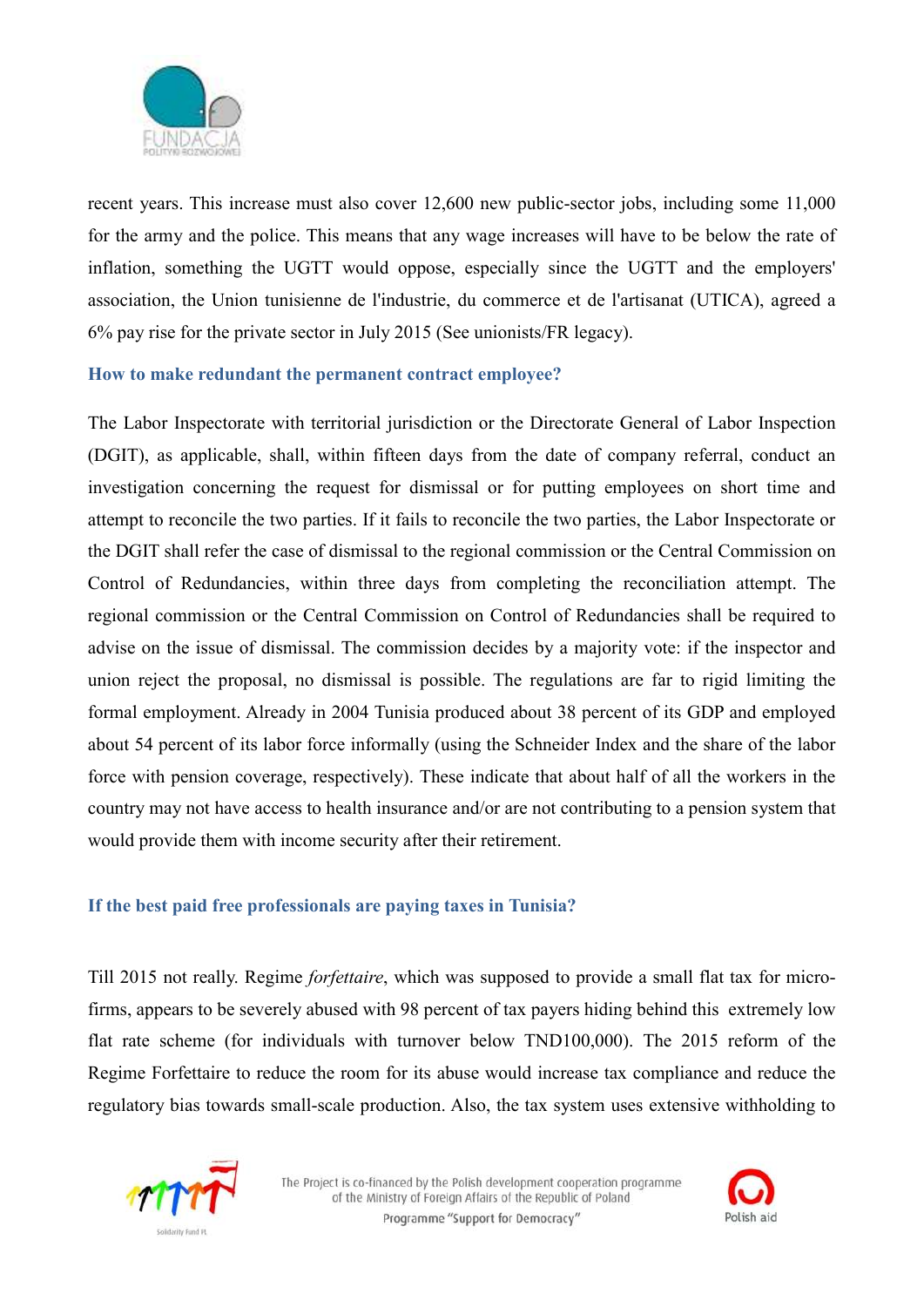

#### collect taxes.

#### **Donors assistance to local authorities drawing on old bureaucracy arrangements**

World Bank's comprehensible Urban Development and Local Governance Program (UDLGP) is drawing on old, largely dysfunctional system and institutional agreements. Placing the Training and Decentralization Support Center (CFAD) as a support agency for project structure implementation. CPSCL/Caisse de Prêts et de Soutien des Collectivités Locales (CPSCL), under the Ministry of Interior, will be responsible for selection and transfers of grants to municipalities and also for loans made to municipalities to cover expenditures planned in the Annual Investment Plans. The role for the municipalities are a largely limited to implementation of the pilots investments, despite the program objectives – to empower the independent policy making at local level. the OECD Busan commitments, but seemingly it's a little too risk-aversive approach.

Urban area with the historical medina may encounter trouble to get UDLGP grant? Why?

*Activities under the UDLGP should not have negative impacts on natural habitats and cultural resources: "natural areas located within the perimeters of urban areas are generally somewhat degraded and not particularly sensitive to small-scale municipal works, while of the seven World Heritage Sites in Tunisia identified by UNESCO, only three sites are located in urban areas: Kairouan (1988), Medina of Sousse (1988), and Medina of Tunis (1979) and should be avoided under the programme", WB, EIA, 2014;* 

## **Is Tunisia suitable for simple outsourcing services: like call-centers, accounting, data management, customer support or basic system maintenance or more sophisticated ICT?**

Unfortunately it's not yet the case: due to existing monopolies on telecommunication market and rigid labor code; The state-controlled operator, Tunisie Telecom (TT), holds a monopoly on fixedline telephone communications, one of the three cellphone and 3G licenses in the country. In the national market, all operators use Tunisie Telecom's national connection infrastructure (backbone),



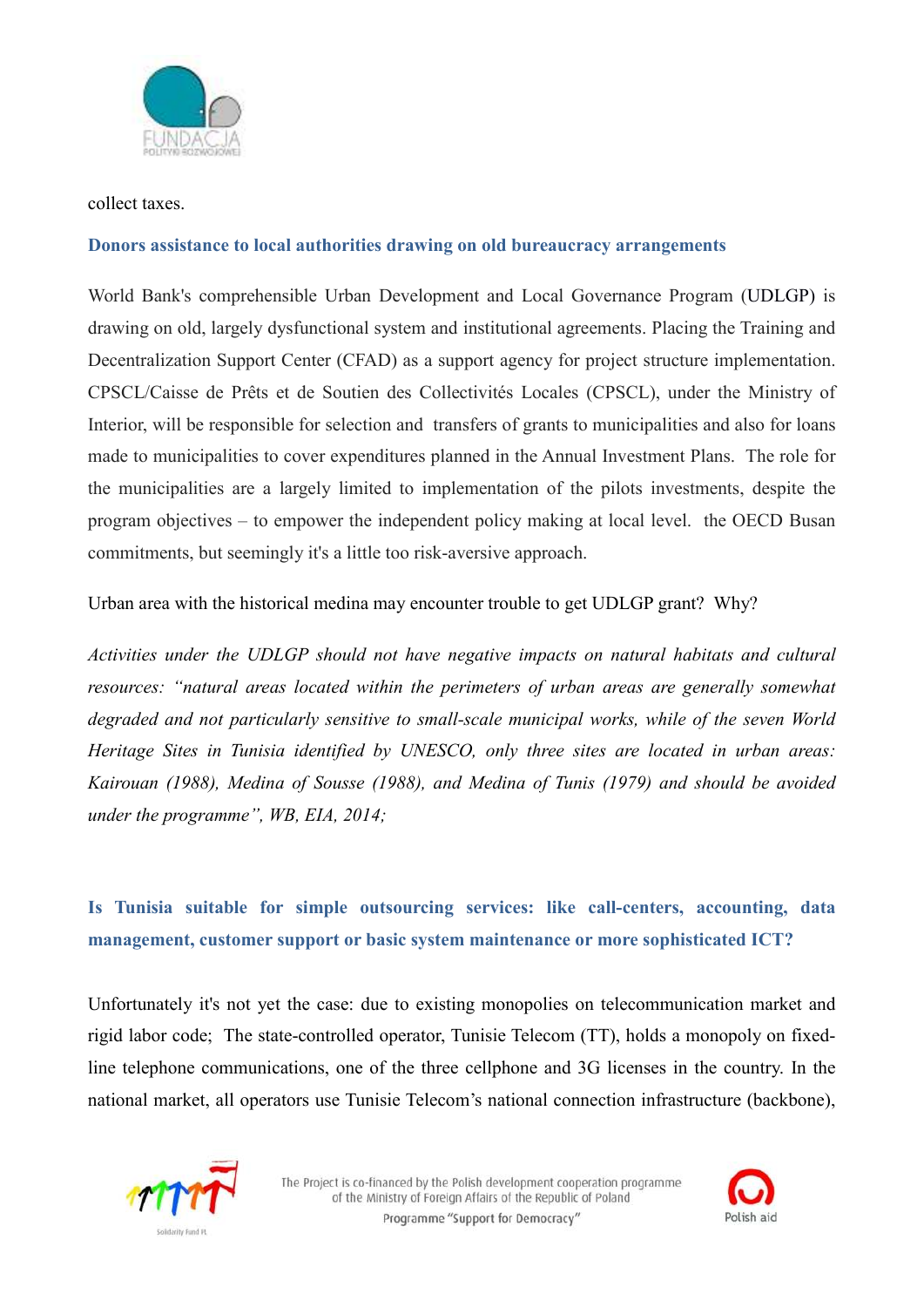

including the administration and private companies. Tunisie Telecom also owns all the landing stations of international submarine cables and enjoys de facto a quasi-monopoly position in the sale of national and international leased lines.

A benchmark on "Skypeout" calls shows that an incoming international call to Tunisia costs \$0.40/minute - nearly twenty times the international market price and approximately twice the price paid in neighboring MENA countries (Morocco is at \$0.25; Algeria, Egypt, and Libya are between \$0.15 cents and \$0.20; Turkey is at \$0.04; France is at \$0.02). For instance a phone call from Paris to Tunis is 11 times more expensive than a call from Paris to Istanbul. Prices of outgoing international calls are slightly cheaper but remain more than ten times the international prices. As a consequence, Tunisians avoid communication via international calls: Tunisia's per capita international calling minutes amount to merely half the Arab Maghreb Union average, they are 7 times fewer than the MENA average and 3 times fewer than Eastern European average international calling minutes.

#### **Any similar to above?**

Monopolies are still effectively undermining the competitiveness of whole Tunisian economy and public policy.

In Tunisia, State Owned Enterprises/SOEs hold between 50 percent and 100 percent of the markets of gas, electricity, railroad transport, air transport and many SOEs act as monopolists in the production, import, and distribution of various goods (for example, cereals, olive oil, meat, and sugar)!

What is a nasty legacy of old regime: the government controls firms in many manufacturing and service sub-sectors, such as hotels, restaurants (like in Soviet system): even there are three SOEs providing golf facilities. Two dominant SOEs provide maritime transport services and also operations in ports, respectively. The Compagnie Tunisienne de Navigation (CTN) ensures passenger transport through the Goulette port (merchandise transport in this port is limited to break bulk cargo), while STAM is de facto monopoly that ensures freight forwarding, operations, and



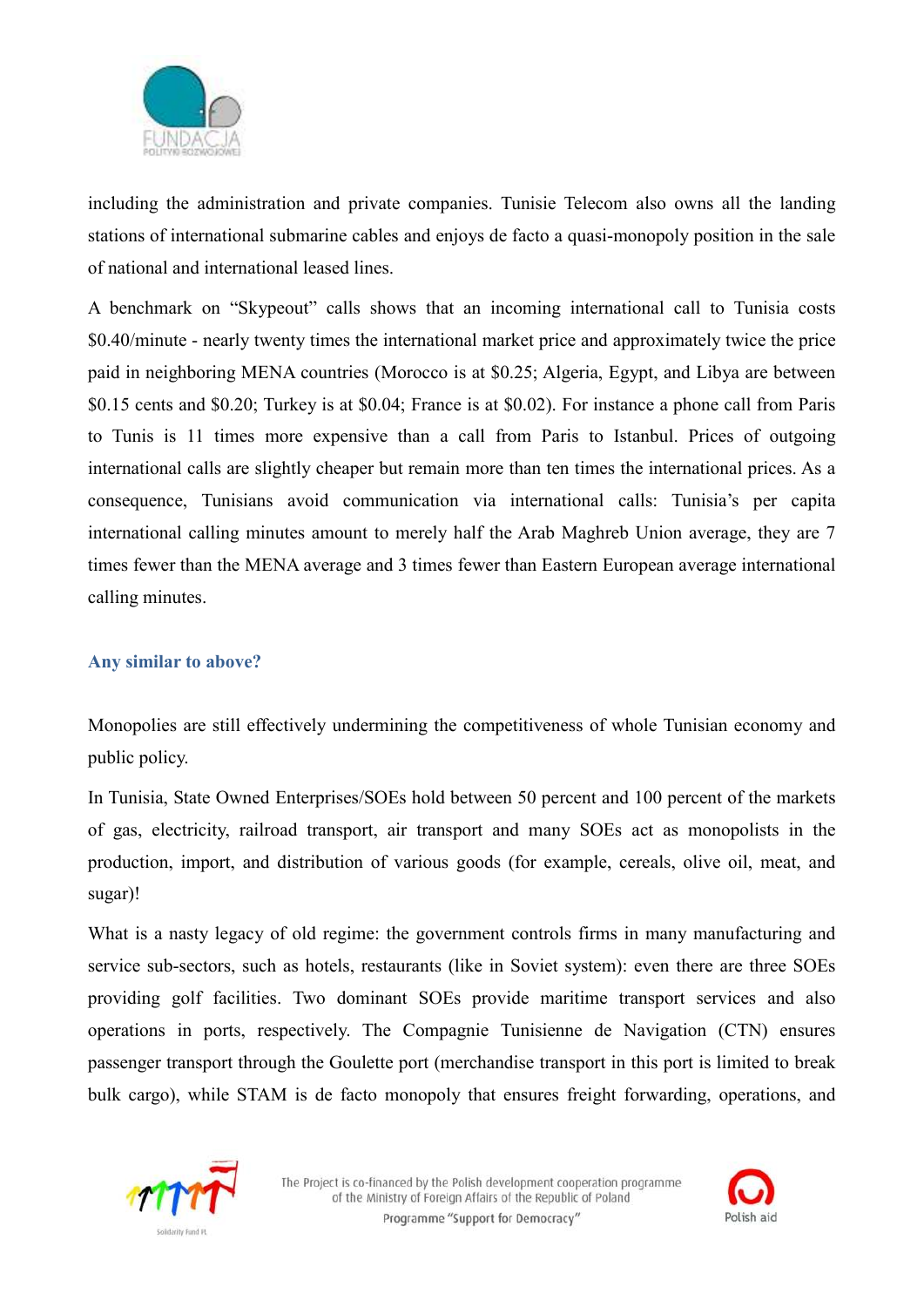

maintenance in the key trading port of Rades.

The SOE STEG (Société Tunisienne de l'Electricité et du Gaz) has the monopoly over gas and electricity supply and distribution.

Two companies (STEG, which holds 80 % market shares and the CPC, a private company, which holds 20 % market shares) are the electricity generators, but STEG has the monopoly over the distribution and supply of electricity. See above under new RE law; The quality of service is week, while STEG is a true tough player, for instance being not keen to share the data on its grids, even with the municipalities (Kairouan): being a serious impediment for the land & plots valuation and overall planning and urban management.

#### **More?**

Further, Tunisia's Competition Law does not apply to the legal monopolies, limiting the effectiveness of competition in key sectors such as agribusiness inputs, mining, and construction materials. Office National des Huiles controls exports of olive oil (bulk, unrefined), while formally it has no exclusive rights on the exports of olive oil but controls access to the EU quotas and is issuing the respective quality certificates. Result: 50% of marvelous quality Tunisian olive oil is exported to Italy or Spain unrefined, in bulk to be sold in the EU as IT/ES product (a sort of corruption scheme btw). Being of huge importance for Kairouan and its vicinity, as a key production area. These effective monopoly induced barriers result in higher prices for consumers and firms: e.g. the price of bananas and the price of roasted coffee beans in Tunisia are both roughly twice as much as in the international market. The price of car tires is 30 to 50% higher than the international price. Certainly, the contraband is booming.

#### **Cutting-edge waste management practices and perfect business opportunity: possible?**

The authors of the current research note discerned certain apparently unusual co-incidence or striking evidence of nepotism, being acclaimed by donors. GIZ, 2013 study on waste management in Tunisian reads: the sector of collecting and recycling used accumulators is sufficiently developed



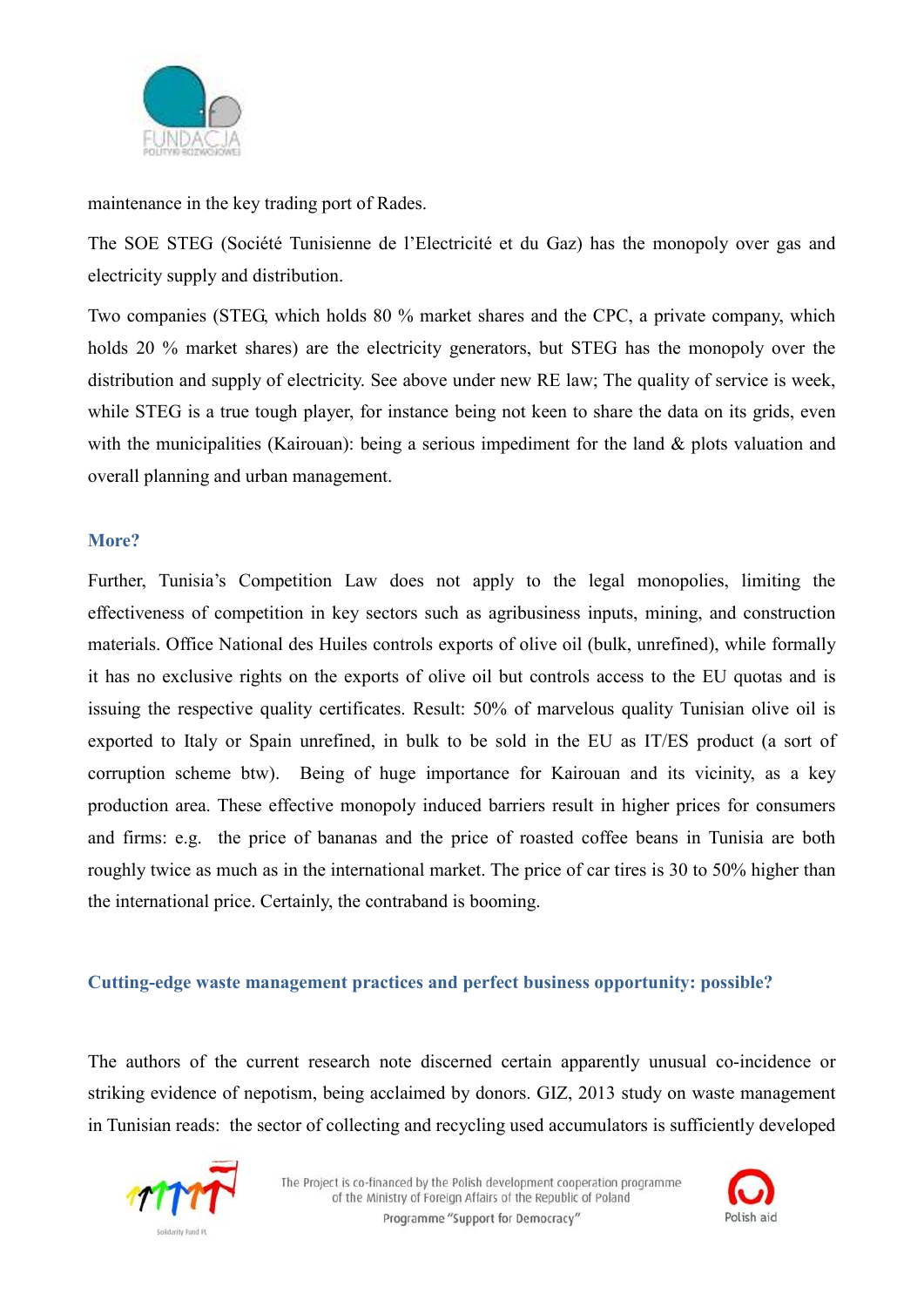

and supported primarily by the local manufacturers, who have by themselves organized the effective collection routes through their sales networks. The establishment of a fee indexed to the accumulator type is an effective solution that seems to be producing a conclusive result. While the recent WB, 2014 report underlines: during Prime Minister Nouira's era, the Tunisian authorities imposed that all imported cars enter the Tunisian territory without batteries and tires and gave exclusive rights (on the domestic-market) to two Tunisian batteries constructors and one major pneumatic tires producer. This provided these firms with extremely valuable rents (WB, 2014, p.115).

#### **Tourism still on downhill: but not much helped by the state**

#### **You want to fly to Tunisia?**

Tunisair is offering the cheapest alternative at 70% more than to similar destination e.g. in Morocco. Air France along Sky Team will follow. Why? Tunisair is monopolistic SOE controlling ground services and handling. Except Air France, which is a shareholder of Tunisair, the market remained relatively closed – exhibiting prohibitive handling fees to other airlines of 70 EURO per passenger on inbound + outbound each. Tunisair monopoly caused Tunisia's rejection of the Open Sky agreement with the EU: means no true low-costs carriers on the Tunisia sky. Meanwhile, the charter airline company Nouvelair used to be owned by Ben Ali's cronies. The regulatory framework protecting Tunisair prevents other airlines from offering viable transport alternatives, resulting in higher prices and lower quality services for Tunisian consumers: creating negative repercussions on many key sectors, notably on tourism. Consequences: reservations for July 2014 are under 40% of capacity, although 70% was initially targeted, as security concerns and economic stagnation in Europe as well as structural problems prevent tourism from rebounding. Highlighting the troubles facing the Tunisia tourism, the producers of the Star Wars recently announced that the southern region of Tataouine, where parts of five Star Wars films have been shot, will not be used as a filming location in the  $7<sup>th</sup>$ , which is due to be released in late 2015. The producers have instead opted for Abu Dhabi, partly owing to more beneficial tax regulations but also because of the